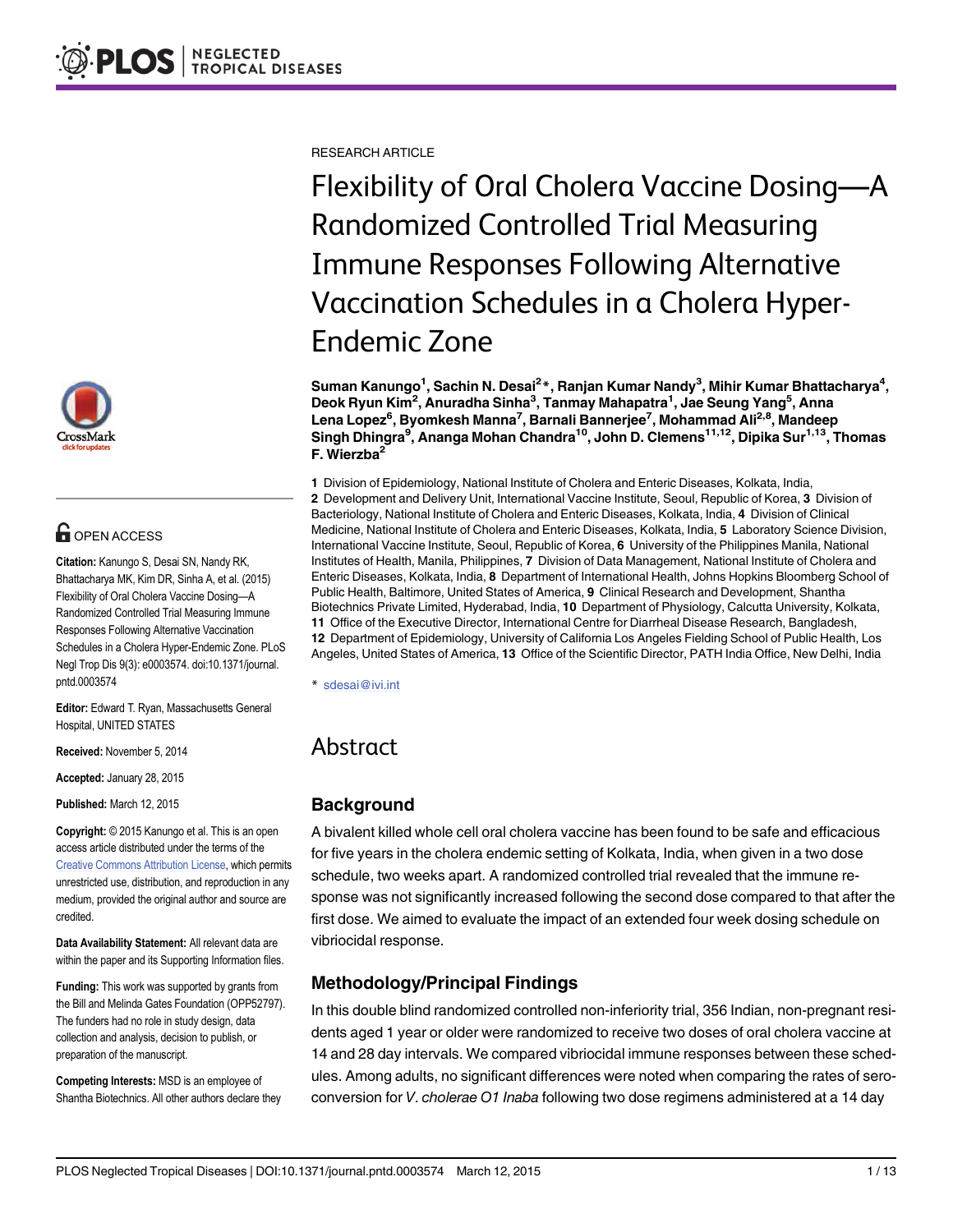<span id="page-1-0"></span>have no conflicts of interest. This does not alter our adherence to all PLOS policies on sharing data and materials.

interval (55%) vs the 28 day interval (58%). Similarly, no differences in seroconversion were demonstrated in children comparing the 14 (80%) and 28 day intervals (77%). Following 14 and 28 day dosing intervals, vibriocidal response rates against V. cholerae O1 Ogawa were 45% and 49% in adults and 73% and 72% in children respectively. Responses were lower for V. cholerae O139, but similar between dosing schedules for adults (20%, 20%) and children (28%, 20%).

### Conclusions/Significance

Comparable immune responses and safety profiles between the two dosing schedules support the option for increased flexibility of current OCV dosing. Further operational research using a longer dosing regimen will provide answers to improve implementation and delivery of cholera vaccination in endemic and epidemic outbreak scenarios.

### Author Summary

The five year efficacy results of the bivalent, killed whole cell oral cholera vaccine was shown to offer 65% protection in cholera endemic Kolkata. Currently, two oral cholera vaccines (OCV) are prequalified by the World Health Organization: the whole cell recombinant cholera toxin B subunit vaccine (Dukoral), and the bivalent killed whole cell only OCV (Shanchol). Shanchol, which is less expensive and possibly associated with longer protection, is recommended in a two dose schedule to be given at two weeks apart. Large scale cholera outbreaks often affect vulnerable populations with limited access to care. Strict dosing schedules can create further logistical barriers, hindering proper vaccine delivery to affected residents returning for their second OCV dose. In this study, 356 participants aged 1 year or older were randomized to receive two doses of OCV at 14 or 28 day intervals, for which vibriocidal immune responses were compared. Similar immune responses were demonstrated between a two and four week OCV dosing schedule, which can increase flexibility when offered as part of a targeted vaccination program. This can further serve to increase adherence and completion of the recommended dosing regimen, as well as providing a platform to increase coverage of other beneficial nonvaccine interventions.

# Introduction

As a disease of poverty and inequity, cholera is often prevalent in areas of compromised sanitation, overcrowded conditions, and poor quality of water supply. An increasing number of longer lasting outbreaks have dramatically impacted the least developed countries (LDCs), including those in Africa, South Asia, and the Hispaniola island region [\[1](#page-11-0)]. Living conditions in LDC populations often favor disease transmission and improvements can take a long time to achieve. In these settings, V. cholerae O1 can cause large, rapidly spreading severe outbreaks that cripple public health systems with already limited medical and financial resources. Many recent epidemics have occurred in highly susceptible and vulnerable populations (Haiti, Zimbabwe, Central and West Africa), where behavioral, social, and environmental factors, as well as lower background exposure to cholera have contributed to increased duration and severity of the outbreaks [\[2](#page-11-0)]. Effective interventions combining surveillance, treatment, and improving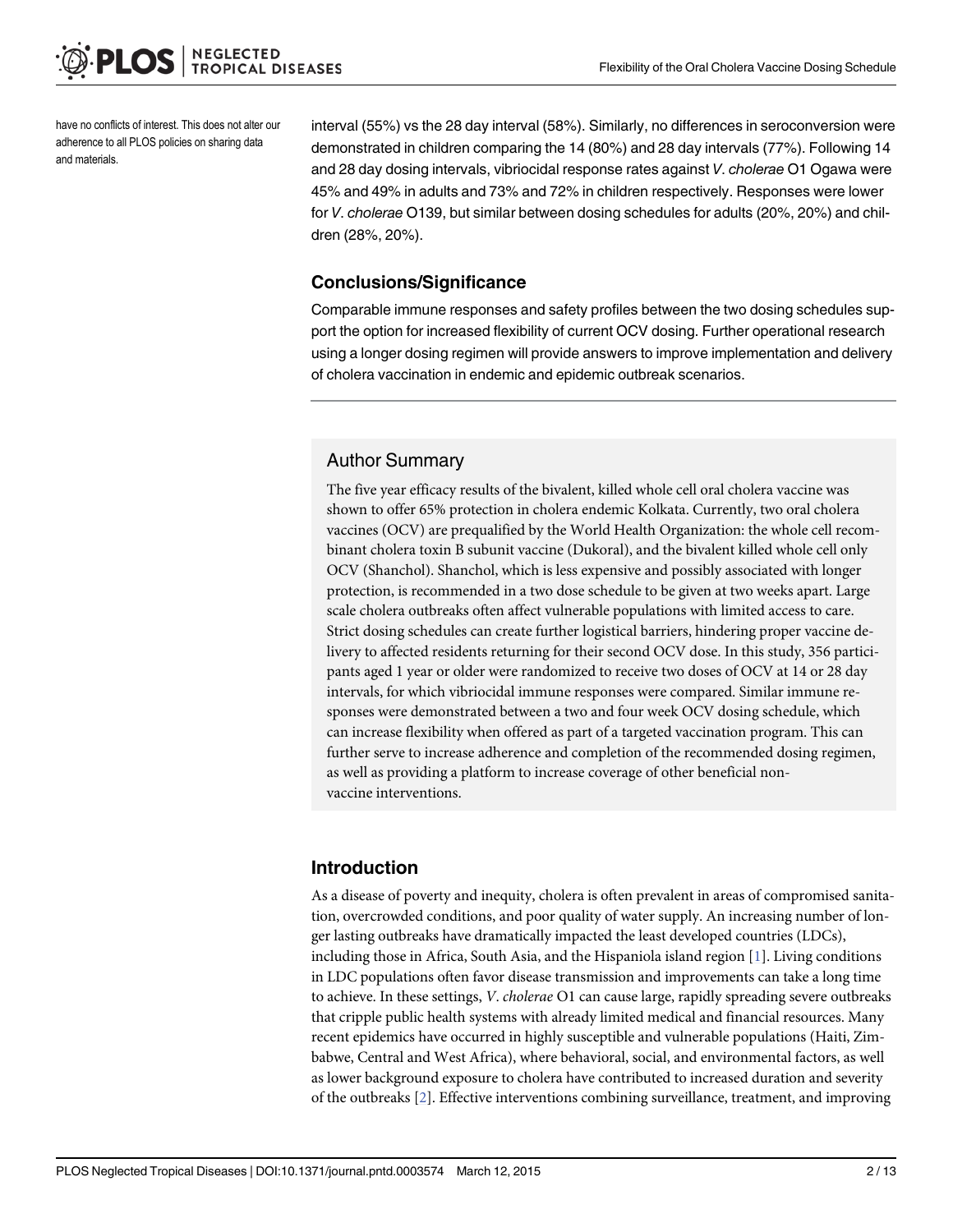<span id="page-2-0"></span>water, sanitation, and hygiene (WASH) measures are paramount. Vaccination can complement these preventive and control strategies in areas of endemic disease or areas at risk for outbreak [[3\]](#page-11-0). Recently, a killed, bivalent oral cholera vaccine (OCV) has been prequalified and recommended for use by the WHO. Still, this OCV has not been widely implemented in endemic areas and its use is limited to areas with established or imminent outbreaks.

Safety and immunogenicity of this OCV has been demonstrated in Vietnam, India, and Bangladesh  $[4-6]$  $[4-6]$  $[4-6]$ . Seroconversion with serum vibriocidal antibodies following vaccination was found to be lower in hyper-endemic areas (India) compared to less endemic areas (Vietnam). When participants with only low baseline serum vibriocidal titers were analyzed in the Kolkata trial, seroconversion and geometric fold rise were similar in both populations [\[7](#page-11-0)]. A large phase three randomized clinical trial (RCT) of the two-dose, killed bivalent OCV demonstrated a cumulative 65% efficacy in endemic populations over five years  $[8]$ . Earlier studies with the cholera toxin whole cell O1 vaccine revealed protection for three years in adults and for 6–12 months in young children [[9](#page-11-0)–[11](#page-11-0)]. In Kolkata, a RCT evaluating immune responses of the bivalent killed whole cell OCV without cholera toxin B (Shanchol, Shantha Biotechnics Limited) in adults and children found robust responses to a first dose but no further rise following the second dose [[12](#page-11-0)]. This observed blunted immune response following the second dose may be due to the increased LPS content, as compared with older versions of killed OCV. Proposed mechanisms of the blunted immune response include blocking of subsequent antibody production by the increased LPS or a booster like effect occurring after the first dose due to recurrent natural exposure in an endemic setting.

Some questions still remain unanswered with regards to the most optimal dosing regimen to assist the effective deployment of OCV in field conditions. An alternate 28 day interval could facilitate inclusion of OCV into a routine immunization schedule in cholera endemic regions. No significant difference in immune response following a four week schedule may further support the hypothesis of whether adequate protection can be offered by a single dose in endemic areas—this is currently being assessed in a large, placebo controlled RCT in Bangladesh. We aimed to assess if immune responses in a prolonged 28 day dosing interval is non-inferior to the standard 14 day schedule.

# Methods

### Study Design

This was a double-blind, RCT conducted at the Clinical Trials Unit of the National Institute of Cholera and Enteric Diseases (NICED), Kolkata, India. Recruitment, dosing and follow up were completed between January-December 2011. The study was performed in the cholera endemic urban slums of Kolkata with similar access to water, sanitation, and health care throughout the study area. Healthy males and non-pregnant females aged  $\geq$  1 year were recruited. Exclusion criteria consisted of serious chronic disease, pregnancy, immune-compromised conditions, gastrointestinal disease, antibiotic usage in the past 14 days, or previous receipt of cholera vaccine. Potential participants with acute illness or fever had dosing deferred pending recovery.

The objectives of this trial were to compare safety and serum vibriocidal antibody responses in participants receiving two OCV doses either 14 days or 28 days apart. The primary endpoint was the proportion of participants exhibiting four-fold or greater rises in serum vibriocidal antibody titers, 14 days following the second dose relative to baseline. Secondary endpoints included measurement of geometric mean titers of serum vibriocidal antibody at the above time points. Safety of the vaccine was also evaluated throughout the follow up period.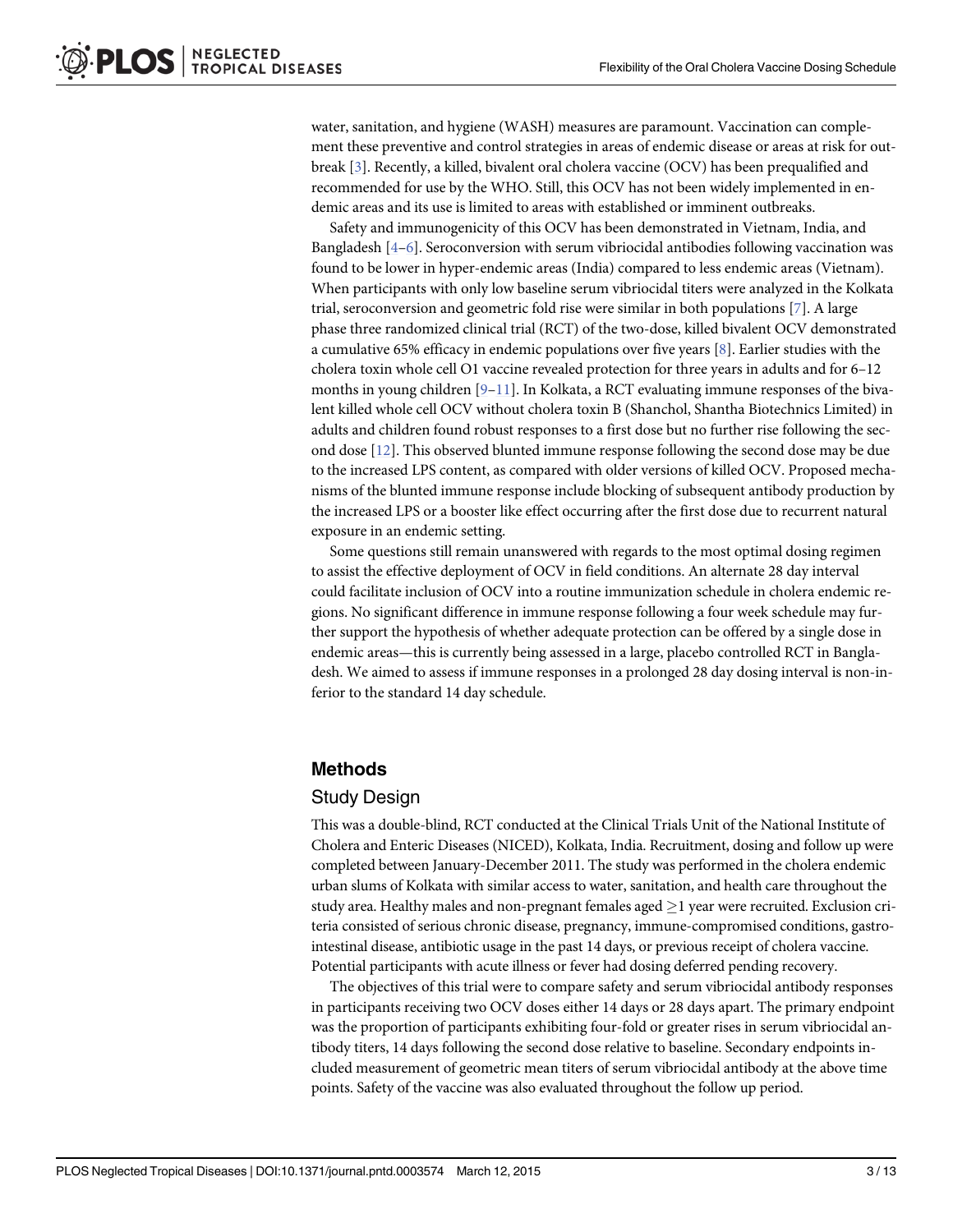# <span id="page-3-0"></span>Ethics Statement

Written informed consent was obtained by study physicians for all adults and parents/guardians of participating children, as well as written assent for 11–17 year old participants. The trial protocol was approved by the Scientific and Ethics Committee of NICED and the International Vaccine Institute (IVI). Independent safety monitoring was conducted, with external monitoring & GCP audits performed by Shantha Biotechnics Limited. This trial was registered in India (CTRI/2010/091/002807) and clinicaltrials.gov (NCT 01233362). All data from trial volunteers used for analysis was anonymized.

# Study Procedures and Definitions

The study vaccine (Shanchol) consisted of 600 ELISA units of LPS of V. cholerae O1 El Tor Inaba; 300 ELISA units of LPS each of V. cholerae O1 classical Ogawa, 300 ELISA units of LPS of V. cholera O1 Inaba and 600 ELISA units of LPS of V. cholerae O139. Placebo vials contained E. coli K12 cells, whose appearance was identical to the study vaccine. Dosing of the study agent was administered as in Table 1. Both placebo and vaccine were packaged as liquid formulations in identical vials containing 1.5 mL doses and were stored at 2–8°C. The study agent was given in two doses separated by a two week or a four week interval and administered by oral syringe, after which each participant was offered a cup of water. Participants were observed in the trials unit for 30 minutes following dosing, as well as for 3 days after each dosing. During each follow up day, study physicians conducted a structured interview regarding the participant's overall health and any occurrence of adverse events. Diarrhea was defined as three or more loose or liquid stools in a 24 hour period. Blood samples were obtained prior to the first dose and 14 days after each study agent dose. Sera were separated and stored at -70°C until paired testing was performed. The microtiter technique was used to detect serum vibriocidal antibodies to V. cholerae O1 El Tor Inaba, O1 Ogawa, and O139 [[13](#page-11-0)].

# Randomization and Masking

Participants were stratified by age group  $(1-5y, 6-10y, 11-17y, and \ge 18y)$ . Randomization numbers were generated in blocks of at least four, which included equal numbers of each arm, to ensure that balance between treatments was maintained. These lists were prepared by a statistician not involved in the study. Study agents were pre-labeled by Shantha personnel, who were not involved in the conduct or monitoring of the trial. All study staff and participants were blinded to treatment assignment for the duration of the study.

# Statistical Methods

Sample size calculation was driven by seroconversion after two doses under 14 day and 28 day dosing intervals. Among participants, we assumed 45% seroconversion in adults and 80% in children after 2 doses. If the seroconversion rate in the 28 day dosing interval is no less than 20% than that in the 14 day dosing interval, it will be considered to be non-inferior. This

|  |  |  | Table 1. Dosing schedule for participants. |  |
|--|--|--|--------------------------------------------|--|
|--|--|--|--------------------------------------------|--|

| Interval group  | Number of participants                    | Day 0   | Day 14  | Day 28  |
|-----------------|-------------------------------------------|---------|---------|---------|
| 14 day interval | 178 participants (89 adults, 89 children) | Vaccine | Vaccine | Placebo |
| 28 day interval | 178 participants (89 adults, 89 children) | Vaccine | Placebo | Vaccine |

Dose 1 of vaccine was given on day 0 in both groups, whereas dose 2 was given either on day 14 or day 28

doi:10.1371/journal.pntd.0003574.t001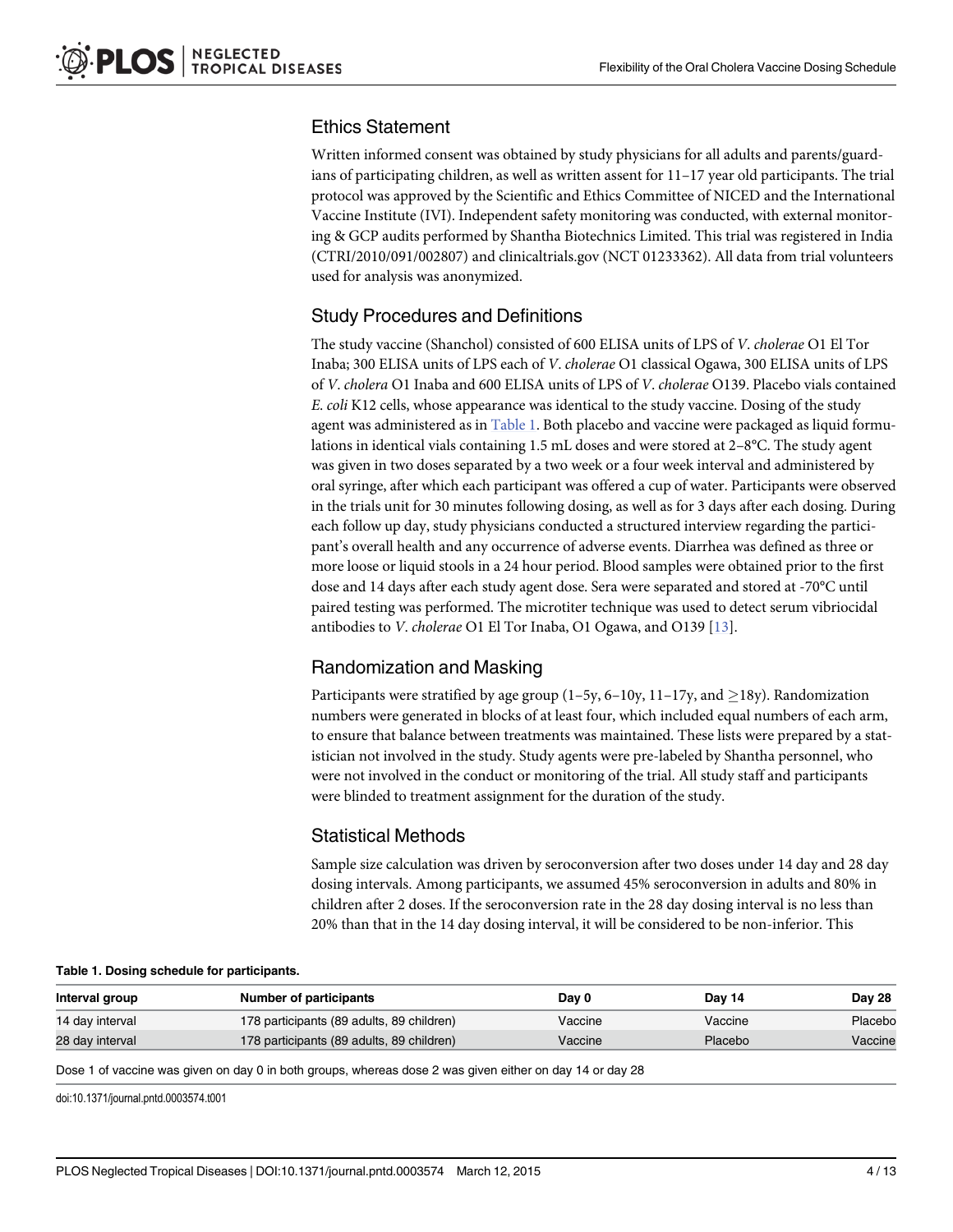<span id="page-4-0"></span>threshold was selected based on seroconversion rates and their corresponding lower bounds of the one tailed 95% confidence interval from previous studies using the same vaccine in the same setting [\[5](#page-11-0), [12](#page-11-0)]. Assuming a one tailed  $\alpha$  = 0.05, 80% power, a 15% drop-out rate, and using the score method of non-inferiority test  $[14]$  $[14]$  $[14]$ , a total of 89 participants per study group had been considered. Thus, a total of 356 participants were targeted, 178 in each dosing regimen.

Data were entered in a web-based data capture system and analyses were performed in SAS 93 (SAS Institute, Cary NC). Analyses for comparisons of dichotomous outcomes such as adverse events and seroconversion were performed with the chi-square test or Fisher's exact test if cell counts were sparse. For comparisons of vibriocidal titers, Student's t-test was performed using the pooled or Satterthwaite method depending on whether the variances were equal or not. Nonparametric Wilcoxon rank-sum test and Kolmogorov-Simirnov test were performed when data were not normally distributed. Comparisons of the primary outcomes, vibriocidal seroconversion were evaluated with one-tailed 95% confidence intervals using the Wilson Score method<sup>[\[15\]](#page-12-0)</sup>. Statistical evaluations of all other comparisons were two tailed.

# **Results**

### Participant recruitment and baseline data

Recruitment of participant flow is illustrated in [Fig. 1A](#page-5-0) total of 356 participants (178 children, 178 adults) were recruited from January 2010 to October 2011. Among eligible participants, 86/89 adults (96.6%) and 84/89 children (94.4%) in the 14 day interval arm and 84/89 adults (94.4%) and 82/89 children (92.1%) of the 28 day interval arm took all three doses of the assigned study agent and provided all four blood samples. A total of 20 participants (5.6%) were lost to follow up or were found to be ineligible to continue following study visit screening. There were no significant differences in demographic characteristics between intervention arms among each age group ([Table 2\)](#page-6-0).

# **Outcomes**

All participants randomized in the study were included in safety outcome analysis. No statistically significant differences in the rates of adverse events between each intervention group were noted [\(Table 3\)](#page-6-0). A total of 10 adverse events (AE) were reported within 3 days of either dose. The most commonly reported AEs were fever  $(n = 3)$ , general ill feeling  $(n = 2)$ , vomiting, diarrhea, and headache (with  $n = 1$  each), with no statistically significant differences between children or adults. No serious adverse events were reported during the trial.

A per protocol analysis was conducted for immunogenicity data, including 336 participants who completed all planned study visits. Immune responses to V. cholerae O1 Inaba, O1 Ogawa, and O139 following administration of two doses of vaccine in a 28-day schedule were non-inferior to those of a 14 day schedule, as the difference measured was greater than the predefined cut-off of-20% (Tables [4,](#page-7-0)[5\)](#page-8-0). No significant difference between dosing schedules was observed in percentage of seroconversion after the first or second dose. Baseline vibriocidal geometric mean titers (GMT) to O1 Inaba ranged from 94 to 275 in adults and from 29 to 140 in children. The geometric mean fold (GMF) rise was higher in children (ranging from 7.5–26.9) than in adults (3.4–6.4). No statistically significant difference was noted between intervention arms in seroconversion or geometric fold rise. The GMF rise from baseline was higher for O1 Inaba in adults, after receipt of the first dose (6.8 and 8.9 respectively in the 14 and 28 day interval arms) compared to receipt of the second dose (4.6 and 4.7 respectively). In children the responses were more pronounced with GMF rise from baseline after first dose in both the arms being 29.7 and 20.8 respectively. The GMF rise after second dose was 17.5 and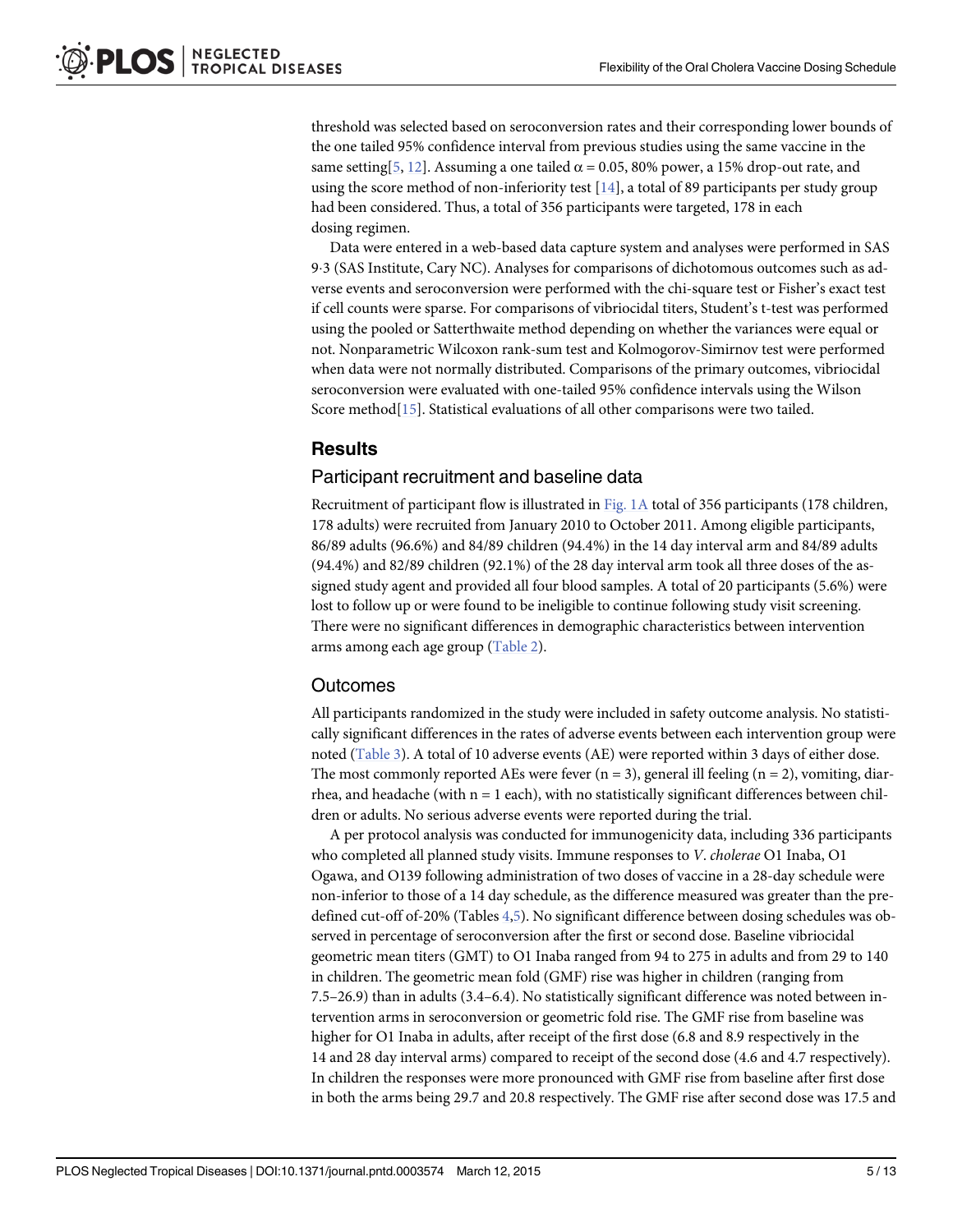

<span id="page-5-0"></span>

<sup>a</sup> Three adults lost to follow up (2 adults at day 28 and 1 adult at day 42) and one child lost follow up at day 28. Four children were ineligible to take second dose due to exclusion criteria at day 28 in 14 day interval group <sup>b</sup> Three adults lost follow up at day 42 and two children lost follow up (one child at day 14 and 1 child at day 28). Two adults and one child were ineligible to take second dose due to exclusion criteria at day 14. Two children at day 28 and two children at day 42 excluded (antibiotic use).



doi:10.1371/journal.pntd.0003574.g001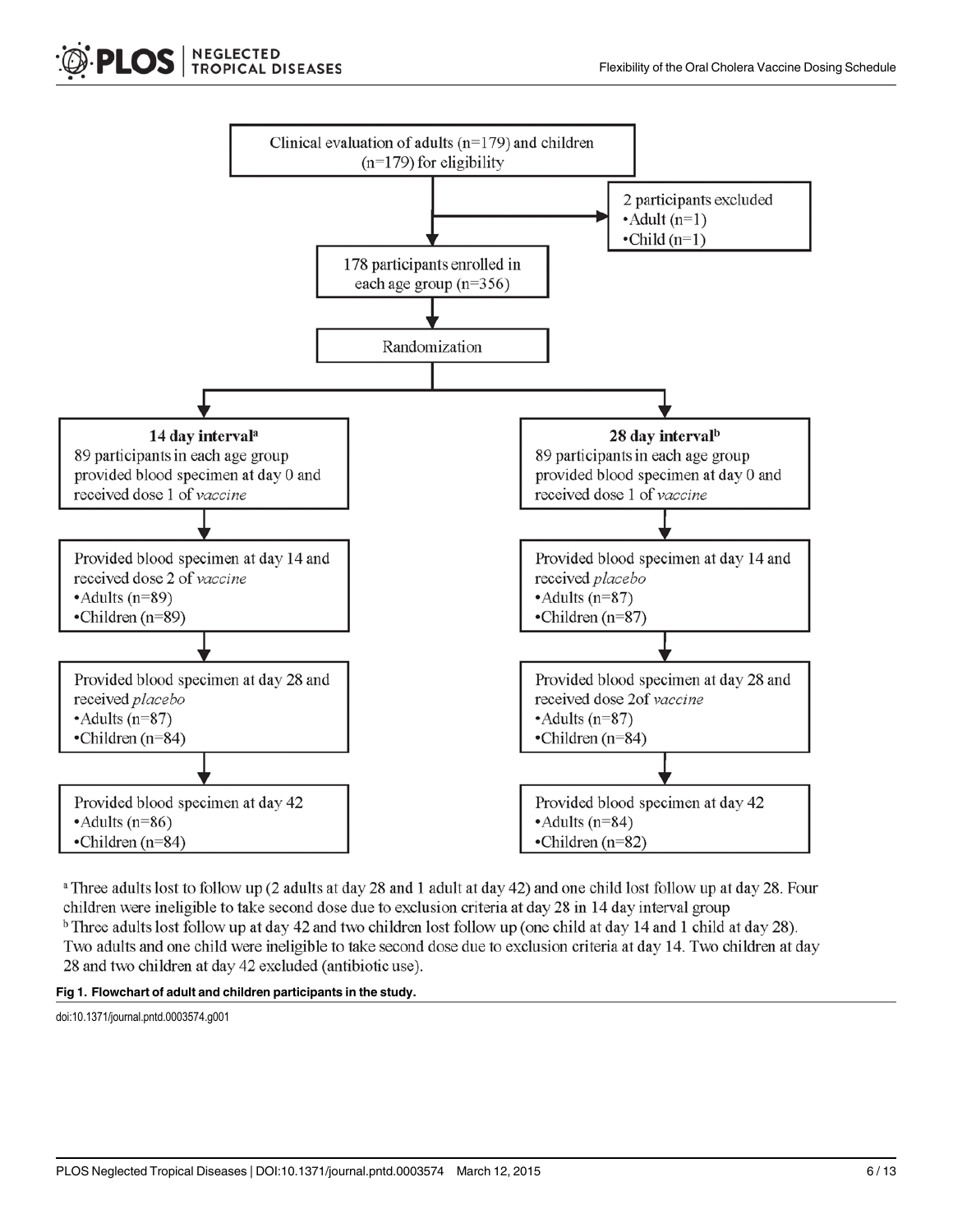|                        |                             | <b>Adults</b>               |         | <b>Children</b>             |                             |         |  |  |
|------------------------|-----------------------------|-----------------------------|---------|-----------------------------|-----------------------------|---------|--|--|
| <b>Characteristics</b> | 14 day interval<br>$n = 89$ | 28 day interval<br>$n = 89$ | p value | 14 day interval<br>$n = 89$ | 28 day interval<br>$n = 89$ | p value |  |  |
| Age (years)            |                             |                             |         |                             |                             |         |  |  |
| Mean (SD)              | 28.4(6.1)                   | 27.4(5.9)                   | 0.260   | 8.96(4.11)                  | 8.76(3.85)                  | 0.740   |  |  |
| Median                 | 28.3                        | 26.7                        | 0.250   | 8.50                        | 8.31                        | 0.855   |  |  |
| Sex                    |                             |                             |         |                             |                             |         |  |  |
| Male $(\%)$            | 26(29)                      | 36(40)                      | 0.116   | 39(44)                      | 45 (51)                     | 0.368   |  |  |
| Female (%)             | 63(71)                      | 53 (60)                     |         | 50 (56)                     | 44 (49)                     |         |  |  |

#### <span id="page-6-0"></span>[Table 2.](#page-4-0) Demographic characteristics of study participants.

doi:10.1371/journal.pntd.0003574.t002

10.7 respectively. Rise in titers to V. cholerae O1 were higher among individuals with lower baseline vibriocidal titers, as seen in [Table 5](#page-8-0).This magnified response was likely due to the lower baseline GMT observed in children, suggesting lower natural exposure. Adults with baseline GMTs lower than the median  $\left($  < 160) demonstrated high GMF rise ( $>$ 10) and seroconversion (~85%) in both interval groups, which were markedly higher than adults with higher baseline GMTs [\(Table 6](#page-9-0)). Comparable results were noted in children, although median baseline titers were lower (80). There was a significantly higher GMF rise in children aged 1–5 years old in the 14 vs 28 day interval groups (34.7 vs 10,  $p = 0.01$ ), though no significant difference in seroconversion was noted. This difference is most likely explained by the significantly higher baseline GMT detected in 1–5 year olds between the 14 and 28 day interval group (14.1 vs 69.6, p = 0.01, [S1 Table](#page-11-0)). No other significant differences were noted in any other age group. When controlling for baseline GMT, a multiple linear regression model of log transformed titers did not find any significant difference between the two dosing intervals (-0.13 dosing interval effect comparing the 28 day interval to the 14 day interval,  $p = 0.33$ ,  $S2$  Table). Similar observations were also found for O1 Ogawa. Following the second dose, adults demonstrated GMFr of 4.1 with 45% seroconversion and 3.8 with 49% seroconversion to O1 Ogawa in 14 and 28 day interval groups (Tables  $\underline{4}, \underline{5}$  $\underline{4}, \underline{5}$  $\underline{4}, \underline{5}$ ). Children exhibited GMFr of 11.1 with 73% seroconversion and 7.8

#### [Table 3.](#page-4-0) Solicited adverse events among adults and children following 14 and 28 day dosing intervals.

|                                                                              | 14 day<br>interval | 28 day<br>interval | р<br>value |
|------------------------------------------------------------------------------|--------------------|--------------------|------------|
| Number of AEs within 3 days after first vaccine dose                         | $2^a$              | 6 <sup>b</sup>     | 0.39       |
| Number of AEs within 3 days after second vaccine dose                        | $2^{\circ}$        | 0                  | 0.32       |
| Number (%) of participants with $> 1$ AEs 3 days following<br>dosing regimen | $2/178(1.1\%)$     | 3/178<br>$(1.7\%)$ |            |
| Number (%) of participants with SAEs 28 days following<br>dosing regimen     | 0/178(0%)          | 0/178(0%)          | ⋍          |

<sup>a</sup> mild fever ( $n = 1$ ) and mild headache ( $n = 1$ )

 $<sup>b</sup>$  mild diarrhea (n = 1), mild nausea (n = 1), mild general ill feeling (n = 1), mild fever (n = 2), mild vomiting</sup>  $(n = 1)$ 

 $c$  moderate diarrhea (n = 1), mild general ill feeling (n = 1)

doi:10.1371/journal.pntd.0003574.t003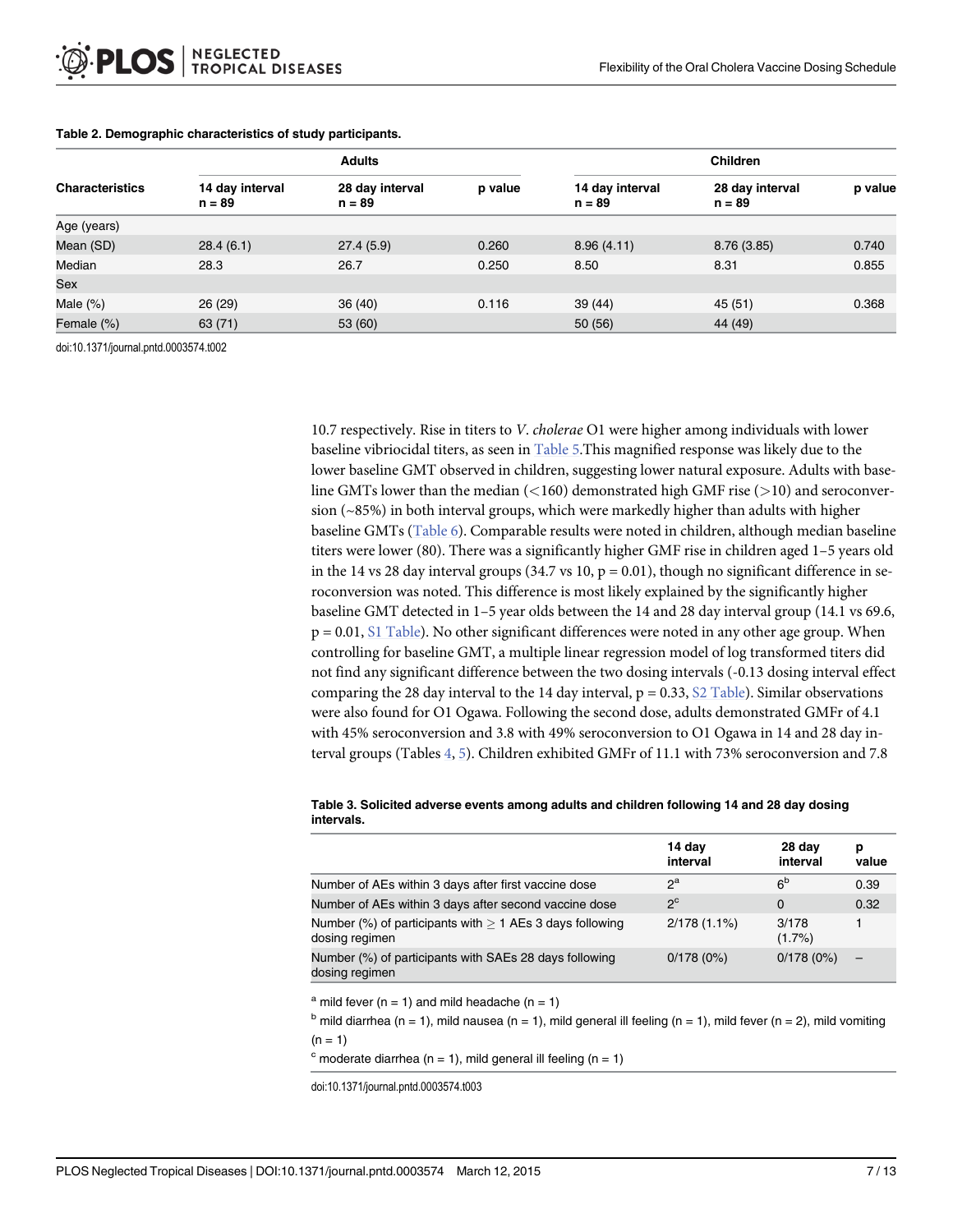| <b>Adults</b>                                                               |                                             |                                  | O1 Inaba<br>O1 Ogawa             |            |                                  |                                  | O139       |                                  |                                  |            |
|-----------------------------------------------------------------------------|---------------------------------------------|----------------------------------|----------------------------------|------------|----------------------------------|----------------------------------|------------|----------------------------------|----------------------------------|------------|
|                                                                             |                                             | 14 day<br>interval<br>$(n = 86)$ | 28 day<br>interval<br>$(n = 84)$ | p<br>value | 14 day<br>interval<br>$(n = 86)$ | 28 day<br>interval<br>$(n = 84)$ | p<br>value | 14 day<br>interval<br>$(n = 86)$ | 28 day<br>interval<br>$(n = 84)$ | р<br>value |
| <b>Baseline</b>                                                             | $GMTa$ (95% CI)                             | 191.0 (133,<br>275)              | 143.7 (94.2,<br>219)             | 0.31       | 364 (252,<br>526)                | 359 (244,<br>528)                | 0.96       | 5.4(4.2, 6.9)                    | 4.9(3.9, 6.3)                    | 0.62       |
| 14 days after<br>first vaccine<br>dose                                      | GMT <sup>a</sup> (95% CI)                   | 1301 (1032,<br>1639)             | 1280 (954,<br>1717)              | 0.93       | 2076 (1660,<br>2596)             | 2083 (1636,<br>2651)             | 0.98       | 9.9<br>(7.5, 13.2)               | 9.6<br>(7.2, 12.9)               | 0.85       |
|                                                                             | GMF rise <sup>b</sup> (95%<br>CI            | 6.8(5.0,<br>9.3)                 | 8.9(6.0,<br>13.3)                | 0.30       | 5.7(4.1,<br>8.0)                 | 5.8(4.2,<br>7.9)                 | 0.94       | 1.8(1.5, 2.3)                    | 1.9(1.5, 2.5)                    | 0.77       |
|                                                                             | $N$ (%) who<br>seroconverted <sup>c</sup>   | 59 (69%)                         | 55 (66%)                         | 0.66       | 48 (56%)                         | 52 (62%)                         | 0.42       | 22 (26%)                         | 23 (27%)                         | 0.79       |
|                                                                             | 95% Cl <sup>d</sup>                         | $58.2% -$<br>77.4%               | 54.8%-<br>74.8%                  |            | 45%-66%                          | 51%-72%                          |            | 18%-36%                          | 19%-38%                          |            |
| 14 days after<br>second<br>vaccine dose                                     | GMT <sup>a</sup> (95% CI)                   | 876 (687,<br>1117)               | 678 (529,<br>868)                | 0.14       | 1492 (1219,<br>1825)             | 1356 (1089,<br>1689)             | 0.53       | 8.4<br>(6.4, 11.1)               | 8.9<br>(6.5, 12.1)               | 0.80       |
|                                                                             | GMF rise <sup>b</sup> (95%<br>$CI$ )        | 4.6(3.4,<br>6.2)                 | 4.7(3.4,<br>6.4)                 | 0.90       | 4.1(3.0,<br>5.6)                 | 3.8(2.9,<br>4.9)                 | 0.70       | 1.6(1.3, 1.8)                    | 1.8(1.4, 2.3)                    | 0.33       |
|                                                                             | No $(\%)$ who<br>seroconverted <sup>c</sup> | 47 (55%)                         | 49 (58%)                         | 0.63       | 39 (45%)                         | 41 (49%)                         | 0.65       | 17 (20%)                         | 17 (20%)                         | 0.94       |
|                                                                             | 95% Cl <sup>d</sup>                         | 44.2%-<br>64.7%                  | 47.7%-<br>68.3%                  |            | 35%-56%                          | 38%-59%                          |            | 13%-29%                          | 13%-30%                          |            |
| either first or second dose                                                 | N (%) who seroconverted following           | 59 (69%)                         | 56 (67%)                         | 0.79       | 50 (58%)                         | 53 (63%)                         | 0.51       | 23 (27%)                         | 25 (30%)                         | 0.66       |
| Proportion difference (Lower<br>boundary of one-tailed 95% CI) <sup>e</sup> |                                             |                                  | $3% (-8.6%)$                     | -          |                                  | 4% (-8.9%)                       |            |                                  | 0.5%<br>$(-9.9%$                 |            |

#### <span id="page-7-0"></span>[Table 4.](#page-4-0) Vibriocidal antibody titers and proportion of  $\geq$  4 fold rise from baseline GMT in adults.

**bGeometric mean-fold rise from baseline to 14 days after first dose or from baseline to 14 days after second dose** 

 $c$  # with  $\geq$ 4 fold rise in titers from baseline to 14 days after first dose or from baseline to 14 days after second dose

<sup>d</sup> 95% confidence intervals using Wilson Score method

<sup>e</sup> Primary endpoint. Difference in seroconversion rates after second dose were calculated by subtracting 14 day interval from 28 day interval. The 28 days interval group is non-inferior to the 14 day interval group as the lower limit of the proportion difference is greater than pre-defined cut-off (-20%)

doi:10.1371/journal.pntd.0003574.t004

with 72% seroconversion. As with previous trials in Vietnam, India, and Bangladesh, immunogenicity against O139 was poor in both schedules  $[4-6]$  $[4-6]$  $[4-6]$ .

#### **Discussion**

The results of our study support flexibility in dosing Shanchol in endemic settings, where strict schedules may be difficult to adhere to. As with any immunogenicity findings, vibriocidal antibodies do not truly reflect a protective response and, at best, are an indirect correlate of protection that is not absolute. While only a field trial can determine true effectiveness of altered dosing regimens, interpreting this data in light of the existing immunogenicity and clinical efficacy data in the same setting may provide a foundation for policy makers to ease implementation of OCV as part of a control strategy for cholera.

Both schedules were well tolerated by all recipients with comparable safety profiles between either group. Our findings were compatible with previous studies that revealed that high baseline vibriocidal titers were associated with reduced post-vaccination serum vibriocidal antibody responses[[5,](#page-11-0) [16\]](#page-12-0). Higher baseline titers found among participants were most likely due to prior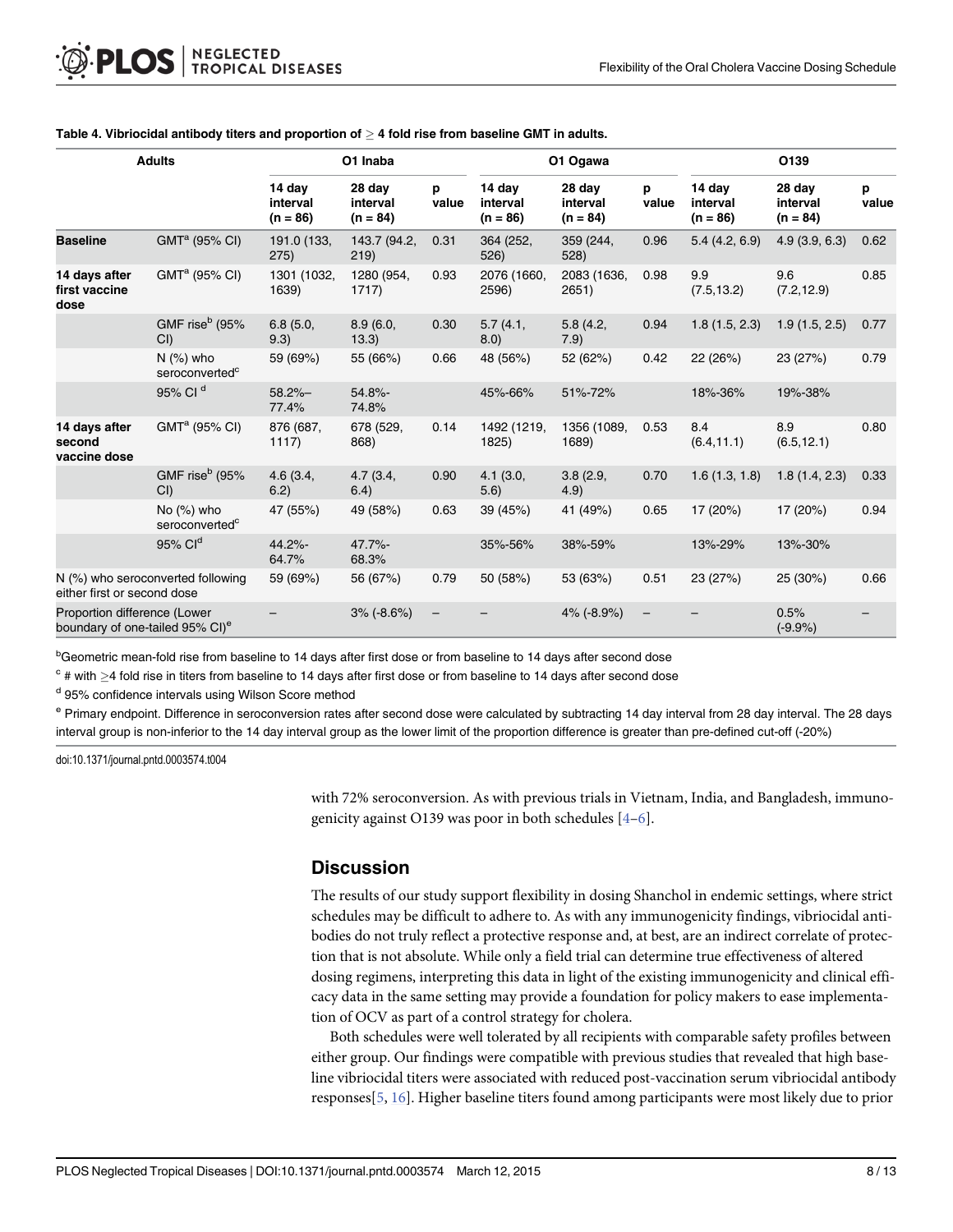| Children                                                                    |                                           | O1 Inaba                         |                                  |            | O1 Ogawa                         |                                  |            | O139                             |                                  |            |
|-----------------------------------------------------------------------------|-------------------------------------------|----------------------------------|----------------------------------|------------|----------------------------------|----------------------------------|------------|----------------------------------|----------------------------------|------------|
|                                                                             |                                           | 14 day<br>interval<br>$(n = 84)$ | 28 day<br>interval<br>$(n = 82)$ | p<br>value | 14 day<br>interval<br>$(n = 83)$ | 28 day<br>interval<br>$(n = 81)$ | p<br>value | 14 day<br>interval<br>$(n = 82)$ | 28 day<br>interval<br>$(n = 80)$ | р<br>value |
| <b>Baseline 14 days</b><br>after first vaccine<br>dose                      | GMT <sup>a</sup> (95% CI)                 | 47.2 (29.1,<br>76.5)             | 88.5 (56.1,<br>140)              | 0.06       | 124.5 (75.7,<br>205)             | 131 (77.5,<br>223)               | 0.88       | 3.7(3.0, 4.5)                    | 3.7(2.9, 4.6)                    | 0.95       |
|                                                                             | $GMTa$ (95% CI)                           | 1402 (894.1,<br>2197)            | 1841 (1267,<br>2676)             | 0.36       | 2335 (1656,<br>3294)             | 2049 (1423,<br>2952)             | 0.60       | 10.9<br>(7.8, 15.4)              | 12.3(9,16.9)                     | 0.62       |
|                                                                             | GMF rise <sup>b</sup> (95%<br>CI()        | 29.7 (18.2,<br>48.6)             | 20.8 (13.5,<br>32)               | 0.28       | 18.7 (11.9,<br>29.5)             | 15.6 (10.3,<br>23.5)             | 0.55       | 3(2.2, 4.1)                      | 3.3(2.5, 4.4)                    | 0.62       |
|                                                                             | $N$ (%) who<br>seroconverted <sup>c</sup> | 72 (86%)                         | 73 (89%)                         | 0.52       | 63 (75%)                         | 65 (79%)                         | 0.51       | 34 (40%)                         | 36 (44%)                         | 0.65       |
|                                                                             | 95% Cl <sup>d</sup>                       | 76.7%-<br>91.6%                  | 80.4%-<br>94.1%                  |            | 65%-83%                          | 69%-87%                          |            | 31%-51%                          | 34%-55%                          |            |
| 14 days after<br>second vaccine<br>dose                                     | GMT <sup>a</sup> (95% CI)                 | 827 (553,<br>1235)               | 952 (676,<br>1341)               | 0.60       | 1380 (992,<br>1920)              | 1025 (702,<br>1496)              | 0.24       | 7.8(5.7, 10.7)                   | 7.2(5.3, 9.8)                    | 0.70       |
|                                                                             | GMF rise <sup>b</sup> (95%<br>CI          | 17.5(11.4,<br>(26.9)             | 10.7(7.5,<br>15.5)               | 0.09       | 11.1(7.5,<br>16.4)               | 7.80(5.2,<br>11.6)               | 0.21       | 2.1(1.7, 2.7)                    | 1.9(1.5,<br>(2.43)               | 0.57       |
|                                                                             | $N$ (%) who<br>seroconverted <sup>c</sup> | 67 (80%)                         | 63 (77%)                         | 0.65       | 61 (73%)                         | 59 (72%)                         | 0.92       | 23 (27%)                         | 21 (26%)                         | 0.80       |
|                                                                             | 95% Cl <sup>d</sup>                       | 70%-87%                          | 66.6%-<br>84.6%                  |            | 62%-81%                          | 61%-81%                          |            | 19%-38%                          | 17%-36%                          |            |
| N (%) who seroconverted following<br>either first or second dose            |                                           | 74 (88%)                         | 75 (91%)                         | 0.47       | 67 (81%)                         | 69 (85%)                         | 0.45       | 37 (45%)                         | 40 (50%)                         | 0.53       |
| Proportion difference (Lower boundary<br>of one-tailed 95% CI) <sup>e</sup> |                                           |                                  | $-3%$<br>$(-13.6%)$              |            |                                  | $-1%$<br>$(-12.1\%)$             |            |                                  | $-1.8%$<br>$(-13%)$              |            |

#### <span id="page-8-0"></span>[Table 5.](#page-4-0) Vibriocidal antibody titers and proportion of  $\geq 4$  fold rise from baseline GMT in children.

<sup>a</sup>Geometric mean reciprocal titers

<sup>b</sup>Geometric mean-fold rise from baseline to 14 days after first dose or from baseline to 14 days after second dose

 $c$  # with  $\geq$ 4 fold rise in titers from baseline to 14 days after first dose or from baseline to 14 days after second dose

<sup>d</sup> 95% confidence intervals using Wilson Score method

e Primary endpoint. Difference in seroconversion rates after second dose were calculated by subtracting 14 day interval from 28 day interval. The 28 days interval group is non-inferior to the 14 day interval group as the lower limit of the proportion difference is greater than pre-defined cut-off (-20%)

doi:10.1371/journal.pntd.0003574.t005

exposure to V. cholerae since the area is cholera-endemic and the population had not earlier received cholera vaccine. The first dose of the vaccine may have elicited memory immune responses among previously exposed individuals resulting in a rise in vibriocidal titers with no further rises after the second dose. In children, the baseline vibriocidal titers were lower, suggesting lower earlier exposure in this age group. Lower baseline titers were associated with higher GMF rise increases following vaccination, with a higher percentage of responders in this age group, though the clinical significance of this finding is unclear. Although it is possible that these results reflect chance, a recurrent theme of immune differences in children under five years of age relating to OCV does occur, and it is possible that in this sub-population that there may be a difference between the two regimens.

Our study confirms earlier findings that the two-dose regimen of the killed whole-cell OCV is safe, well-tolerated, and immunogenic [\[17\]](#page-12-0). Vibriocidal responses to O1 Inaba were higher in both adults and children following the first dose, as compared to the second dose, with GMFr rises higher in children, likely related to the inverse relation of baseline serum titers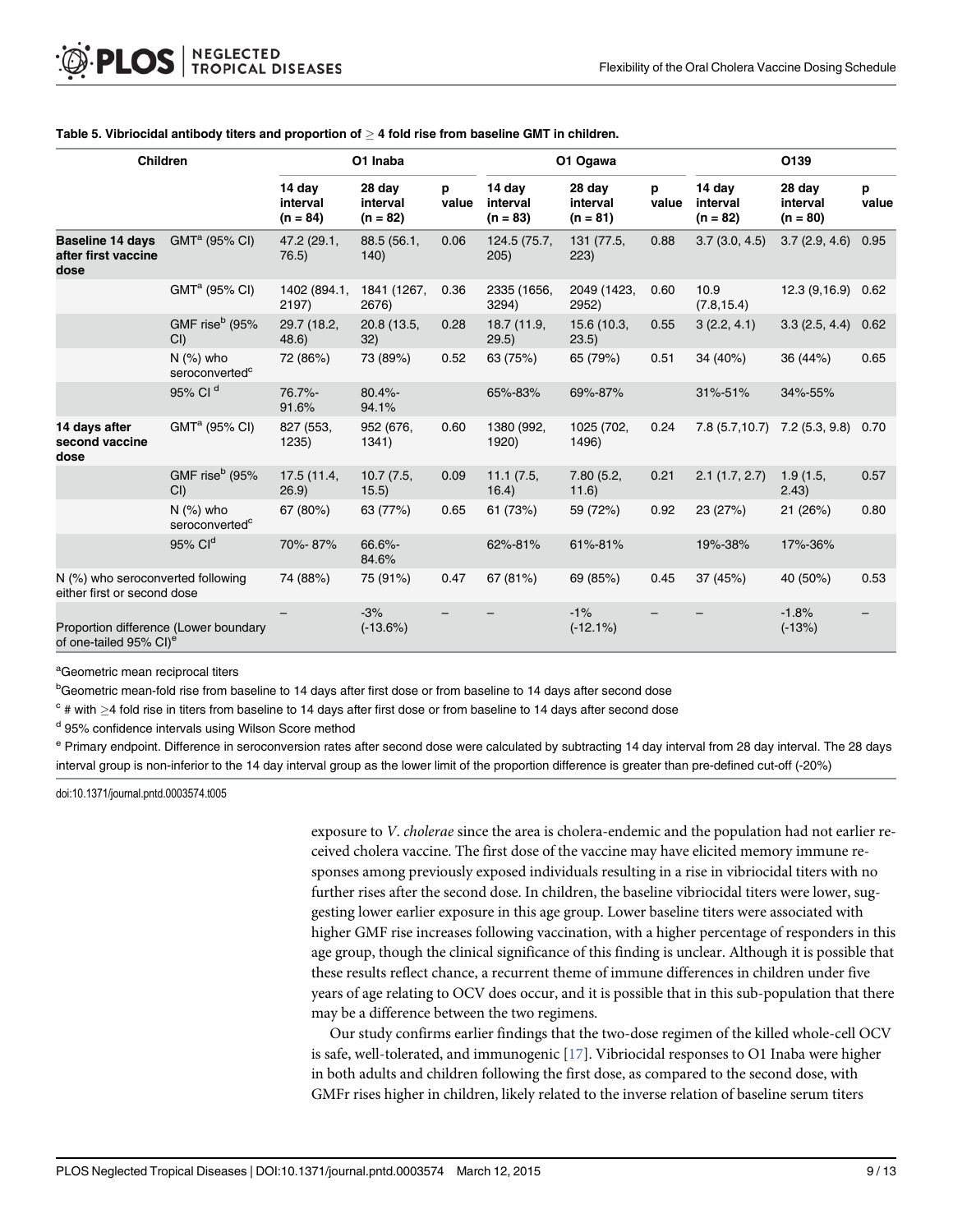|                                           |                   | <b>GMF-rise from baseline</b> |         | No. with $>$ 4 fold rise from baseline |                 |         |  |
|-------------------------------------------|-------------------|-------------------------------|---------|----------------------------------------|-----------------|---------|--|
|                                           | 14 day interval   | 28 day interval               | p value | 14 day interval                        | 28 day interval | P value |  |
| All age groups                            |                   |                               |         |                                        |                 |         |  |
| All $(n = 336)$                           | $8.9$ (n = 170)   | $7.1$ (n = 166)               | 0.23    | 114/170 (67.1)                         | 112/166 (67.5)  | 0.94    |  |
| Baseline vibriocidal $\leq$ 160 (n = 202) | $20.9$ (n = 103)  | 16.3 (n = $99$ )              | 0.29    | 91/103 (88.3)                          | 88/99 (88.9)    | 0.90    |  |
| Baseline vibriocidal $> 160$ (n = 134)    | 2.4 ( $n = 67$ )  | $2.1$ (n = 67)                | 0.27    | 23/67 (34.3)                           | 24/67 (35.8)    | 0.86    |  |
| 1-5 years                                 |                   |                               |         |                                        |                 |         |  |
| All $(n = 51)$                            | $34.7 (n = 26)$   | 10.0 ( $n = 25$ )             | 0.01    | 24/26 (92.3)                           | 21/25 (84.0)    | 0.42    |  |
| Baseline vibriocidal $< 80$ (n = 32)      | $50.2$ (n = 20)   | $25.4$ (n = 12)               | 0.25    | 19/20 (95.0)                           | 11/12(91.7)     | 1.00    |  |
| Baseline vibriocidal $> 80$ (n = 19)      | 10.1 ( $n = 6$ )  | $4.2(n = 13)$                 | 0.10    | 5/6(83.3)                              | 10/13 (76.9)    | 1.00    |  |
| 6-10 years                                |                   |                               |         |                                        |                 |         |  |
| All ( $n = 56$ )                          | $13.8(n = 28)$    | 10.8 (n = 28)                 | 0.64    | 19/28 (67.9)                           | 22/28 (78.6)    | 0.37    |  |
| Baseline vibriocidal $\leq 80$ (n = 29)   | $67.5$ (n = 13)   | $26.9$ (n = 16)               | 0.22    | 11/13 (84.6)                           | 15/16 (93.8)    | 0.57    |  |
| Baseline vibriocidal $> 80$ (n = 27)      | $3.5(n = 15)$     | $3.2(n = 12)$                 | 0.80    | 8/15(53.3)                             | 7/12(58.3)      | 0.80    |  |
| $11-17$ years                             |                   |                               |         |                                        |                 |         |  |
| All $(n = 59)$                            | 12.1 ( $n = 30$ ) | 11.4 ( $n = 29$ )             | 0.90    | 24/30 (80.0)                           | 20/29 (69.0)    | 0.33    |  |
| Baseline vibriocidal $< 80$ (n = 32)      | $28.7$ (n = 19)   | $46.5$ (n = 13)               | 0.45    | 18/19 (94.7)                           | 12/13 (92.3)    | 1.00    |  |
| Baseline vibriocidal $> 80$ (n = 27)      | $2.7(n = 11)$     | $3.7(n = 16)$                 | 0.37    | 6/11(54.5)                             | 8/16(50.0)      | 0.82    |  |
| 18+ years                                 |                   |                               |         |                                        |                 |         |  |
| All ( $n = 170$ )                         | 4.6 (n = $86$ )   | 4.7 ( $n = 84$ )              | 0.90    | 47 / 86 (54.7)                         | 49 / 84 (58.3)  | 0.63    |  |
| Baseline vibriocidal $\leq$ 160 (n = 90)  | 10.4 (n = 43)     | 10.9 ( $n = 47$ )             | 0.86    | 36 / 43 (83.7)                         | 40 / 47 (85.1)  | 0.86    |  |
| Baseline vibriocidal $> 160$ (n = 80)     | $2.0(n = 43)$     | 1.6 (n = $37$ )               | 0.15    | 11/43 (25.6)                           | 9/37(24.3)      | 0.90    |  |

<span id="page-9-0"></span>[Table 6.](#page-6-0) Geometric mean fold rises to V. cholerae O1 Inaba and number who develop  $\geq$  4 fold rises from baseline after 14 and 28 day dosing intervals.\*

\* Median baseline titers were used for each age group (160 cut off for adults, 80 for children)

<sup>a</sup> Geometric mean fold (GMF) rise from baseline to 14 days after dose 2

 $b$  Number of participants with  $> 4$  fold rise in titers from baseline to 14 days after dose 2

 $c$  p values comparing GMF-rise from baseline to 14 days after dose 2 between 14 days and 28 days interval groups

 $d$  p values comparing  $\geq$ 4-fold rise from baseline to 14 days after dose 2 between 14 days and 28 days interval groups

doi:10.1371/journal.pntd.0003574.t006

mentioned above. Whether the lower responses to O139 indicate that the vaccine elicits poorer responses to O139 or if this reflects differences in assay sensitivity remains an aspect that needs to be explored with additional scientific data. V. cholerae O139 continues to be infrequently isolated from environmental samples but has not been responsible for any large outbreak in the past 10 years. The lack of circulating O139 strains could be a possible factor for the lower immune response to O139 antigen in the vaccine.

Serum vibriocidal antibody responses were shown to be no higher following a second dose, when compared to levels after the first dose. This contrasts with the older generation killed OCV (Dukoral), for which serum titers increased further after the second dose[[18\]](#page-12-0). The current reformulated killed whole cell vaccine (Shanchol) elicits higher serum vibriocidal responses than the older version of Dukoral. It exhibits no augmentation of these responses after the second dose as compared with the first, perhaps because it has an approximately two times higher LPS content than the older vaccine<sup>[\[4](#page-11-0)]</sup>. This marked difference in magnitude and pattern of immune responses motivated the current evaluation of whether extending the interval between doses has an impact on the vibriocidal response. While extending the dosing interval did not raise immune responses to the second dose, the mechanism behind this observed lack of boosting remains unclear. Since the vibriocidal antibody response does not truly reflect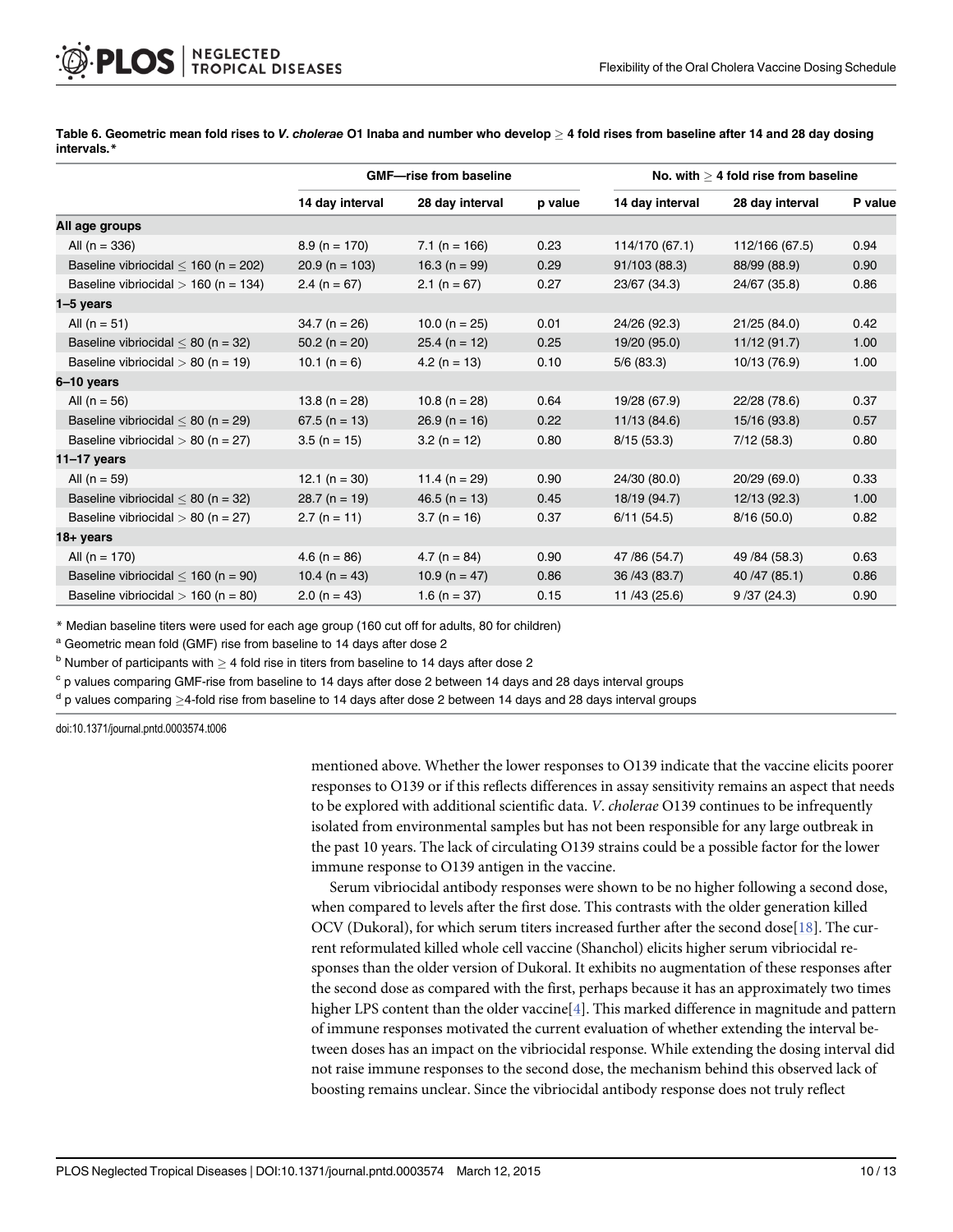<span id="page-10-0"></span>protection, and at best is an indirect correlate of protection, our immunogenicity results are not sufficient to support a hypothesis that a single dose regimen may confer similar efficacy as two doses. Nevertheless, the similarity of immune responses to shorter versus longer inter-dose intervals provides some reassurance that flexibility in dosing, particularly extending the intervals beyond 14 days, will not vitiate vaccine response.

Comparable immune responses between different dosing regimen schedules would support additional uses of vaccination as part of a comprehensive strategy. In endemic settings, policy makers could entertain extending the dose interval to 1 month, which could ease delivery by facilitating national routine immunization strategies and linking OCV with other health interventions to populations in high risk regions. These results may be of particular interest in complex outbreaks, such as those seen following a natural disaster. A reactive vaccination strategy provides vaccine following a cholera outbreak to prevent further disease transmission with hopes of shortening outbreak duration. It relies on getting the first dose to affected populations as soon as possible. After the first dose is distributed, one month interval could allow the focus to return to stabilization of infrastructure and water sanitation. This is pertinent to a post disaster context in resource limited areas, which can be a common scenario for cholera outbreaks in both endemic and non-endemic areas (Indonesia tsunami, Haitian earthquake, Pakistan floods). Since this study was conducted in an endemic area and a population with pre-existing vibriocidal antibodies, the results may be different than what can be expected from nonendemic areas. Evaluations of a longer dosing interval in these settings are needed since immunogenicity and overall vaccine impact may likely be impacted by recurrent exposure, or 'natural boosting'. With no further rise in seroconversion rates after a second dose, efforts to evaluate a efficacy of a single dose regimen in a clinical field trial is underway to evaluate its potential use in an epidemic setting [\[19\]](#page-12-0). From a programmatic standpoint, additional exploration into serum and gut responses when spacing out the dosing interval even further may broaden our knowledge on public health benefits with regards to the amount and duration of clinical protection offered by this OCV.

Cholera remains a major global health concern and is an important threat to most developing countries, especially in areas where overcrowding and poor sanitation are common. Large outbreaks often involve populations affected by natural disasters or those displaced by war, where there is inadequate sewage disposal and contaminated water. In spite of current WHO support for use of OCV as part of a prevention and control package for cholera endemic areas, the international community is still exploring the best methods to implement these recommendations. Flexibility with the administration of two doses over one month could ease logistical requirements in a complex outbreak setting, allowing for stabilization of community infrastructure, as well as linking vaccination with other vital community interventions, resulting in the enhanced delivery of OCV. By demonstrating similar immunologic responses to different dosing regimens, with no additional safety risk, further operational research testing even longer inter-dose intervals could provide helpful answers to improve decision making to fill critical knowledge gaps for vaccination in endemic, epidemic, and outbreak scenarios.

# Supporting Information

[S1 Checklist.](http://www.plosone.org/article/fetchSingleRepresentation.action?uri=info:doi/10.1371/journal.pntd.0003574.s001) Consort checklist. (PDF)

[S1 Protocol.](http://www.plosone.org/article/fetchSingleRepresentation.action?uri=info:doi/10.1371/journal.pntd.0003574.s002) A randomized controlled trial to evaluate the immunogenicity of two doses of the modified killed whole cell oral cholera vaccine (WC-ocv) under two alternative vaccination schedules (Version 5.0, April 2012). (DOCX)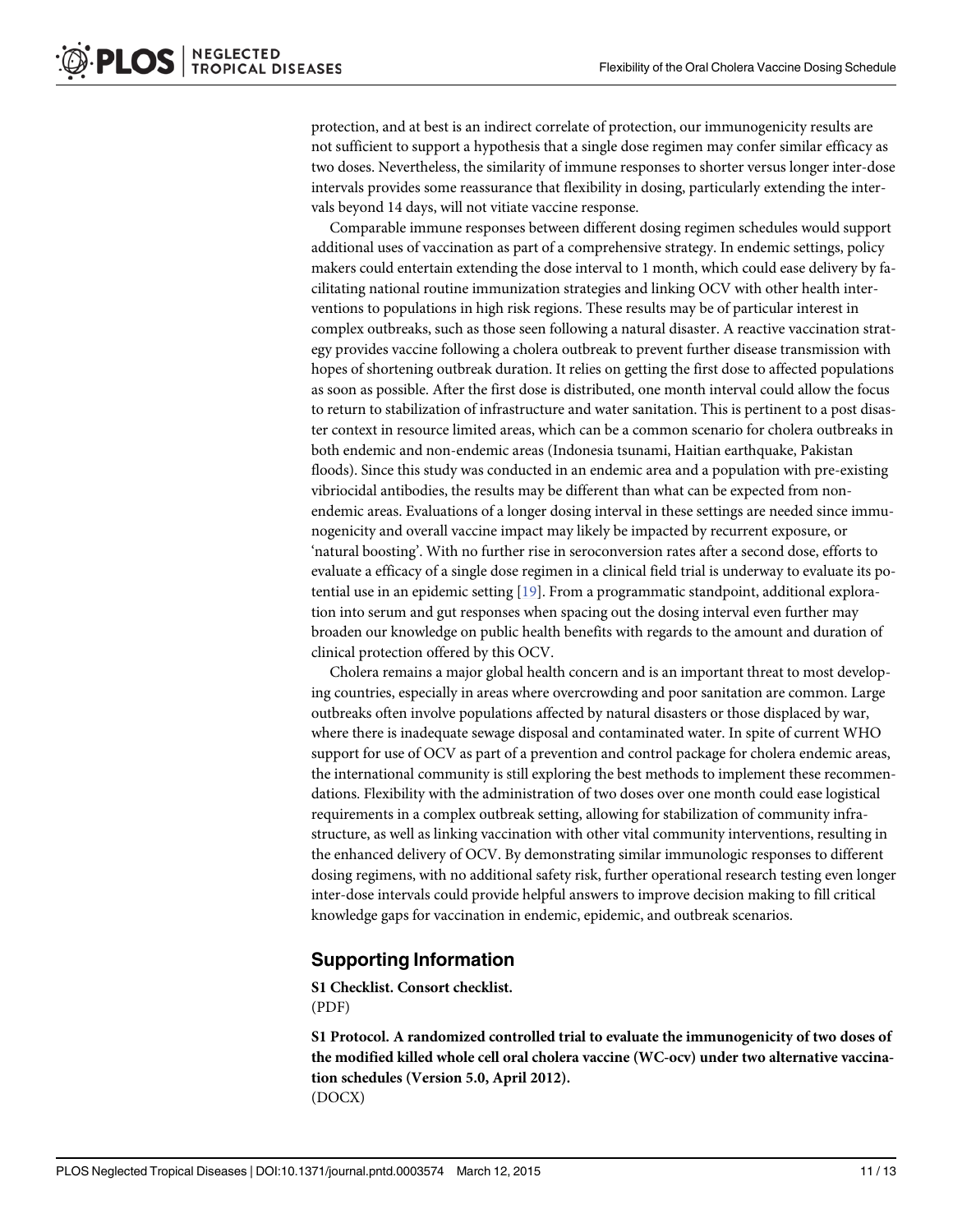<span id="page-11-0"></span>[S1 Table](http://www.plosone.org/article/fetchSingleRepresentation.action?uri=info:doi/10.1371/journal.pntd.0003574.s003). Vibriocidal antibody titers and proportion of  $\geq$  4 fold rise from baseline GMT to V. cholerae O1 Inaba (1–5 years, 6–17 years). (DOCX)

[S2 Table](http://www.plosone.org/article/fetchSingleRepresentation.action?uri=info:doi/10.1371/journal.pntd.0003574.s004). Multiple regression analysis of dosing interval effect controlling for baseline GMT.

(DOCX)

#### Acknowledgments

We wish to thank all volunteers that participated in this trial and our project doctors and field staff. We are grateful for the critical review by Dr. Ayan Dey.

#### Author Contributions

Conceived and designed the experiments: SK MKB DS ALL JDC SND MA MSD TFW. Performed the experiments: AS JSY RKN. Analyzed the data: DRK BB SND SK BM TM. Contributed reagents/materials/analysis tools: JSY AS. Wrote the first draft of the paper: SK SND. Critically reviewed the data and finalized the manuscript: DS AMC JDC MA TFW.

#### References

- [1.](#page-1-0) World Health Organization, Cholera 2012. Weekly epidemiological record, 2013. 88: p. 321–334. PMID: [23980290](http://www.ncbi.nlm.nih.gov/pubmed/23980290)
- [2.](#page-1-0) World Health Organization. Cholera Annual Report 2013. Weekly Epidemiological Record, 2014. 89 (31): p. 345–356. PMID: [25136711](http://www.ncbi.nlm.nih.gov/pubmed/25136711)
- [3.](#page-2-0) Holmgren J. and Kaper J., Oral cholera vaccines. 4th ed. New Generation Vaccines, ed. Levine M.2009, New York: Marcel Deker.
- [4.](#page-2-0) Anh D.D., et al., Safety and immunogenicity of a reformulated Vietnamese bivalent killed, whole-cell, oral cholera vaccine in adults. Vaccine, 2007. 25(6): p. 1149–55. PMID: [17055622](http://www.ncbi.nlm.nih.gov/pubmed/17055622)
- [5.](#page-4-0) Mahalanabis D., et al., A randomized, placebo-controlled trial of the bivalent killed, whole-cell, oral cholera vaccine in adults and children in a cholera endemic area in Kolkata, India. PLoS ONE [Electronic Resource], 2008. 3(6): p. e2323. doi: [10.1371/journal.pone.0002323](http://dx.doi.org/10.1371/journal.pone.0002323) PMID: [18523643](http://www.ncbi.nlm.nih.gov/pubmed/18523643)
- [6.](#page-2-0) Saha A., et al., Safety and immunogenicity study of a killed bivalent (O1 and O139) whole-cell oral cholera vaccine Shanchol, in Bangladeshi adults and children as young as 1 year of age. Vaccine, 2011. 29(46): p. 8285–8292. doi: [10.1016/j.vaccine.2011.08.108](http://dx.doi.org/10.1016/j.vaccine.2011.08.108) PMID: [21907255](http://www.ncbi.nlm.nih.gov/pubmed/21907255)
- [7.](#page-2-0) Background Paper on the integration of Oral Cholera Vaccines into Global Cholera Programmes. 2009. World Health Organization Strategic Advisory Group of Experts (SAGE) on Immunization.
- [8.](#page-2-0) Bhattacharya S.K., et al., 5 year efficacy of a bivalent killed whole-cell oral cholera vaccine in Kolkata, India: a cluster-randomised, double-blind, placebo-controlled trial. Lancet Infect Dis. 2013 Oct 17. pii: S1473– 3099(13)70273–1. doi: [10.1016/S1473-3099\(13\)70273-1.](http://dx.doi.org/10.1016/S1473-3099(13)70273-1)
- [9.](#page-2-0) Clemens J.D., et al., Field trial of oral cholera vaccines in Bangladesh. Lancet, 1986. 2(8499): p. 124–7. PMID: [2873397](http://www.ncbi.nlm.nih.gov/pubmed/2873397)
- 10. Clemens J.D., et al., Field trial of oral cholera vaccines in Bangladesh: results from three-year follow-up. Lancet, 1990. 335(8684): p. 270-3. PMID: [1967730](http://www.ncbi.nlm.nih.gov/pubmed/1967730)
- [11.](#page-2-0) van Loon F.P., et al., Field trial of inactivated oral cholera vaccines in Bangladesh: results from 5 years of follow-up. Vaccine, 1996. 14(2): p. 162–6. PMID: [8852414](http://www.ncbi.nlm.nih.gov/pubmed/8852414)
- [12.](#page-2-0) Kanungo S., et al., Immune responses following one and two doses of the reformulated, bivalent, killed, whole-cell, oral cholera vaccine among adults and children in Kolkata, India: a randomized, placebocontrolled trial. Vaccine, 2009. 27(49): p. 6887–6893. doi: [10.1016/j.vaccine.2009.09.008](http://dx.doi.org/10.1016/j.vaccine.2009.09.008) PMID: [19761838](http://www.ncbi.nlm.nih.gov/pubmed/19761838)
- [13.](#page-3-0) Yang J.S., et al., A semi-automated vibriocidal assay for improved measurement of cholera vaccine-induced immune responses. J Microbiol Methods, 2007. 71(2): p. 141–6. PMID: [17888533](http://www.ncbi.nlm.nih.gov/pubmed/17888533)
- [14.](#page-4-0) Hintze, J. PASS 2008. NCSS Statistical Software LLC. January 7, 2012]; Available from: [www.ncss.](http://www.ncss.com) [com.](http://www.ncss.com)